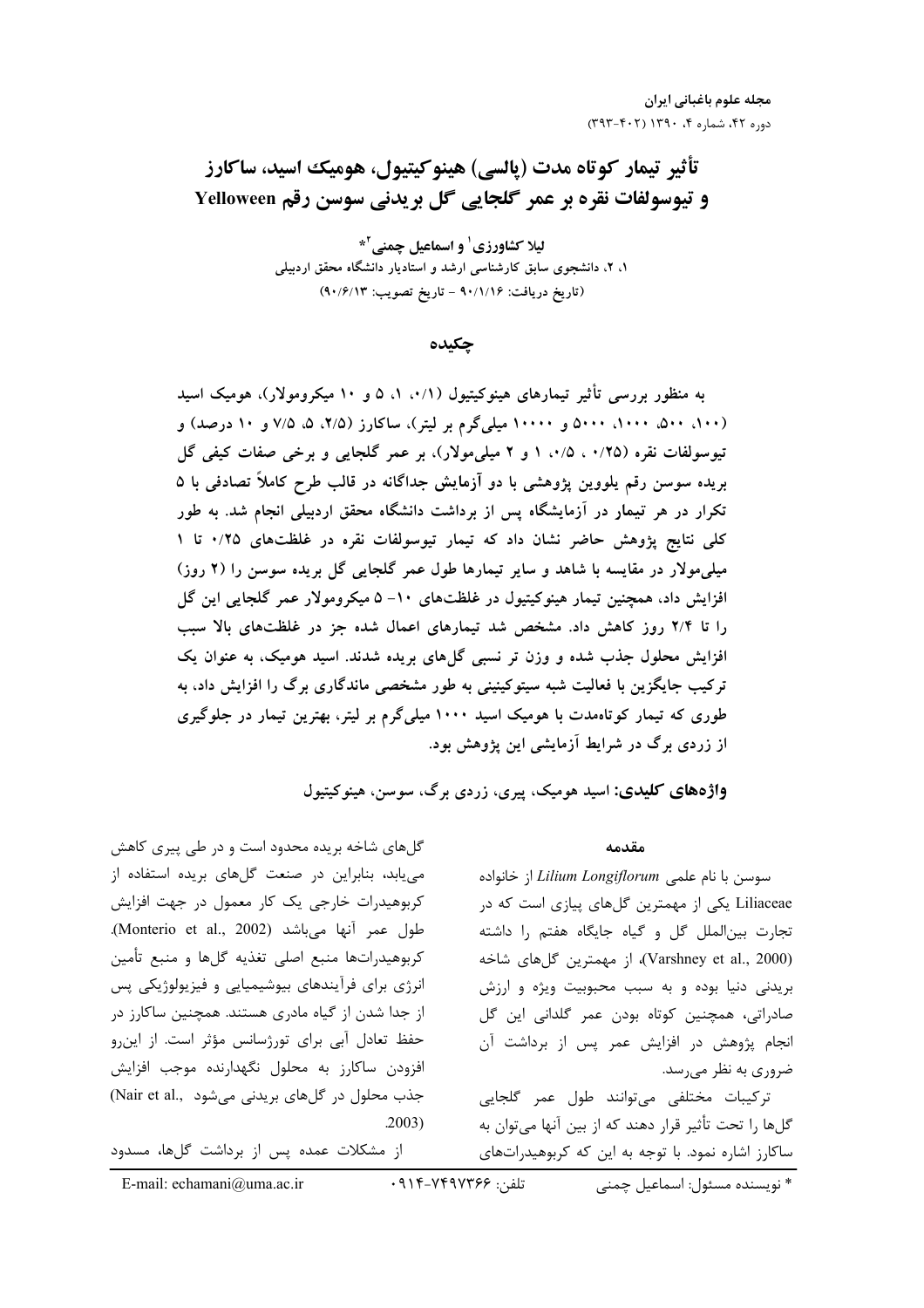یکی دیگر از مشکلات پس از برداشت گل سوسن زردی برگهاست که شدت آن در ارقام مختلف، متفاوت بوده و به سرعت گسترش مییابد. پژوهشهای زیادی برای به تاخیر انداختن زردی برگها با استفاده از تركيبات شيميايي نظير جيبرلينها و سيتوكينينها انجام شده است، اما استفاده از تركيبات طبيعي كياهي امروزه بيشتر مورد توجه واقع شده است. اسيد هوميك یک ترکیب پلیمری طبیعی آلی بوده که در نتیجه پوسیدگی مواد آلی خاک، پیت، لیگنین و غیره به وجود می آید. این ترکیب دارای فعالیت شبههورمونی به خصوص فعاليت شبه سيتوكينيني بوده Valdrighi et) (1996 ,.al، احتمالاً جايگزين مناسبي براي جيبرلينها و سیتوکینینها در ایجاد تاخیر در زردی برگ و جلوگیری از كاهش عمل فتوسنتز باشد. همچنین به نظر می رسد به دلیل داشتن خواص هورمونی، به عنوان یک ماده مؤثر در افزایش عمر گلجایی گلها مورد استفاده قرار گیرد. به طوری که اثر آن در افزایش طول عمر گلجایی گلهای ژربرا رقم مالیبو در غلظت ۱۰۰۰ میلی گرم در لیتر در محلول غذایی گزارش شده است Nikbakht et) al., 2007). علاوه بر مؤثر بودن تركيبات مختلف در افزایش عمر گلجایی گل سوسن، حذف پرچمها نیز در طول عمر گلها مؤثر می باشد. به طوری که مطالعات انجام شده در زمینه عوامل مؤثر بر پیری گلهای بریده دو رقم سوسن آسیایی و همچنین اثر حذف پرچم بر عمر پس از برداشت گلها نشان داد که عمر گلجایی یایههای بارور زمانی که گلها اخته شدند تا ۱۰٪ افزایش یافت و این در حالی است که گرده افشانی دستی در پایههای نر عقیم عمر گلجایی را تا ١٠٪ كاهش داد (Burchi et al., 2007). اين پژوهش به منظور بررسی و مقایسه اثر ترکیبات مختلف با منشأ طبیعی با ترکیبات شیمیایی بر پیری گلهای بریده سوسن رقم يلووين انجام شد.

### مواد و روشها

شاخههای گل بریده سوسن رقم یلووین از گروه سوسنهای هیبرید ارینتال، در زمانی که گلها در مرحله غنچه بودند از گلخانهای در اطراف تهران برداشت شده و در بسته بندی مناسب به آزمایشگاه پس از

شدن سیستم آوندی و رشد باکتریها میباشد، که جذب آب را كاهش داده و با ايجاد تنش آبي، سبب پژمردگی اولیه برگ و گلها شده و در نهایت عمر گلجایی گلهای بریده را کاهش میدهد. تیوسولفات نقره یکی از مهمترین و شناخته شدهترین مواد شیمیایی ضد میکروبی است که به طور گستردهای در صنعت .Damunupola & Joyce, 2008) (Damunupola & Joyce, 2008). اثر سمیت قوی نقره بر دامنه وسیعی از میکروارگانیزمها از مدتها پیش شناخته شده است .(Macnish et al (2004. یونهای نقره اثر بازدارندگی قوی بر اتیلن و خواص ضد باكتريايي دارند ,Nowak & Rudnicki) (1990. بنابراین افزودن ترکیبات نقره به محلول های نگهدارنده، سبب جلوگیری از عمل اتیلن و انسداد آوندها میگردد (Damunupola & Joyce, 2006). اما بدلیل خاصیت آلوده کنندگی زیستمحیطی آ، در سالهای اخیر استفاده از ترکیبات طبیعی با منشأ گیاهی و جایگزین نمودن آنها به جای ترکیبات شیمیایی مد نظر قرار گرفته است (Kalemba & Kunica, 2003). تحقیقات و کاربردهای تجاری به خوبی بیانگر این مطلب است که ترکیبات طبیعی میتوانند جایگزینهای مناسبی برای مواد شیمیایی سنتز شده باشند Ponce et) al., 2004). امروزه در بين جايگزين هاي مختلف براي نگهدارندههای شیمیایی، اسانسها و عصارههای طبیعی CMacias et al., الست (Macias et al., (1997. یکی از مهمترین این ترکیبات، هینوکیتیول می باشد. هینوکیتیول (بتا- توجاپلیسین) از ترکیبات تروپلونی بوده و از چوب درختان خانواده سرو گرفته می شود. این عصاره نه تنها باعث کاهش تولید اتیلن شده، بلکه اثراتی نظیر بازدارندگی رشد گیاه، حشره کشی، قارچ کشی و باکتری کشی نیز دارد. فعالیت قوی ضد قارچی و طیف وسیعی از فعالیت ضد باکتریایی تروپلون و هینوکیتیول منجر به کاربرد گسترده و امیدوارکنندهای در تولید و نگهداری محصولات كشاورزي شده است (Saniewski et al., 2007). اين ترکیب شناخته شده جدید بدلیل خواص ضد میکروبی، سبب جلوگیری از مسدود شدن آوندی ناشی از تجمع باکتریها در گلهای بریدنی رز شده است & Loubaud) Van Doorn, 2004).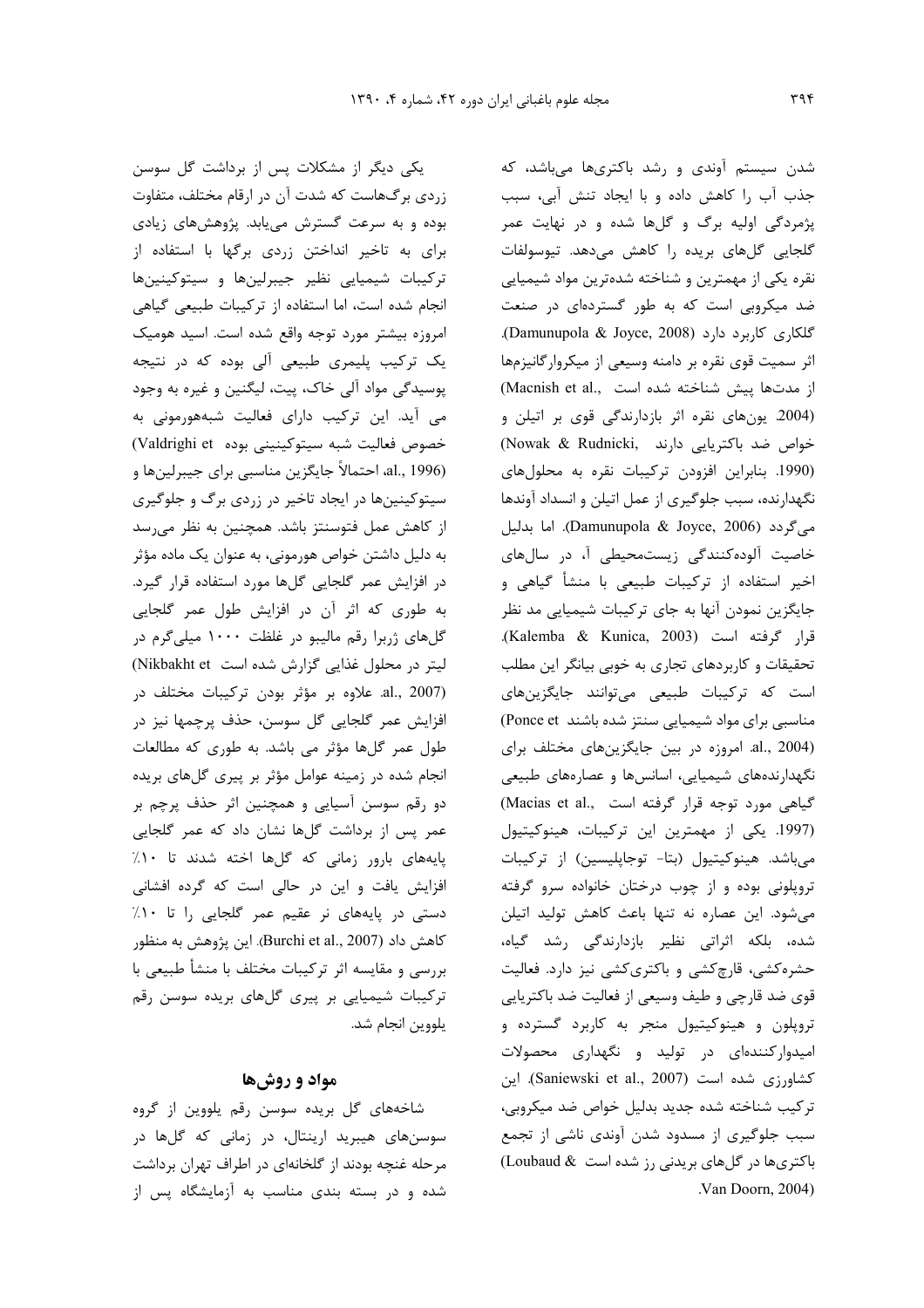برداشت دانشگاه محقق اردبیلی انتقال داده شدند. تمامی گلها به طول ۴۰ سانتیمتر به صورت مورب از انتهای ساقه، در زیر آب برش مجدد خورده تا مانع از ورود هوا به داخل آوندهای ساقه و انسداد آنها شود. سپس در گلجاهای حاوی محلولهای تیماری مختلف قرار گرفته و به مدت ٢ ساعت تيمار شدند. اين تيمارها عبارت بودند از:

آب مقطر (شاهد) شامل گلهای فاقد پرچم با حرف اختصاری (C) و دارای پرچم با حرف اختصاری (Cp)، هينوكيتيول (H) با غلظتهاى ٠/١، ١، ۵ و ١٠ میکرومولار، ساکارز (S) با غلظتهای ۲/۵، ۵، ۷/۵ و ۱۰ درصد، تیوسولفات نقره (STS) با غلظتهای ۰/۵ ۰/۱۵، ۱ و ۲ میلی مولار و اسید هومیک (HA) با غلظتهای ۱۰، ۱۰۰، ۵۰۰، ۱۰۰۰، ۵۰۰۰ و ۱۰۰۰۰ میلی گرم بر لیتر. پس از انجام تیمار، هر یک از گلهای شاخه بریده در یک شیشه حاوی آب دیونیزه و کلرین ۱۰ میلیگرم بر لیتر قرارگرفته و جهت ارزیابی تا پایان عمر به اتاق یس از برداشت استاندارد منتقل شدند. اتاق پس از برداشت (اتاق محل آزمایش) دارای دمای ۲+۲ درجه سانتي گراد، رطوبت نسبي حدود ۲۰/۰–۶۰، شدت نور ۱۵ تا ٢٠ ميكرو مول در ثانيه بر مترمربع و ١٢ ساعت روشنائی از منبع نور سفید فلورسنت و ١٢ ساعت تاریکی بود.

شاخصهای ارزیابی صفات

طول عمرگلجایی: با شمارش تعداد روزها از اولین روز پس از اعمال تیمارها تا زمانی که گلها ارزش تجاری خود را از دست دادند، محاسبه گردید. بر اساس منابع مختلف علمي، جهت اندازهگیری عمر گلجایی گل بريده سوسن مشخصات ظاهرى مدنظر قرار گرفت، يعنى حالتی که گلبرگها به طور آشکاری تورژسانس خود را از دست داده، به طور ناگهانی ریزش یافته و تغییر رنگ دهند، که این تغییر رنگ نیز به صورت رنگ پریدگی گلبرگها و یا قهوهای شدن در مرحله نهایی میباشد (Elgar et al., 1999). این ویژگی به صورت روزانه مشاهده و ثبت گردید.

درصد نسبی وزن تر (RFW): برای اندازهگیری درصد نسبی وزن تر، هر دو روز یک بار گلهای بریدنی از گلجاهای حاوی محلول بیرون آورده شده و توزین

شدند. برای محاسبه درصد نسبی وزن تر از فرمول زیر استفاده شد:

درصد نسبی $= \frac{W_t}{W_{t=0}} \times 1 \cdot \cdot$  $(RFW)$  وزن تر

كه در آن: ... ، ۴، ۴ وزن تر ساقه (g) در روز ۲، ۴، ۶، ... وزن همان ساقه در روز صفر  $W_{t=0}$ 

میزان محلول جذب شده: برای اندازهگیری میزان محلول جذب شده هر دو روز یک بار گلجاهای کوچک حاوی محلول توزین شدند. سپس برای محاسبه میزان محلول جذب شده از فرمول زیر استفاده شد:

 $FW = \frac{(S_{t-1}-S_t)}{V}$  $W_{t=0}$  $(mL \, day^{-1} g^{-1})$ 

> در اين فرمول: FW: میزان محلول جذب شده ... وزن محلول (g) در روز صفر، ۲، ۴، ۶، ...

> > وزن محلول (g) در روز پیشین S<sub>t-1</sub>

وزن تر ساقه در روز صفر  $W_{t=0}$ 

قطر گل (میزان شکوفایی گل): قطر هر گل هر یک روز در میان با استفاده از کولیس اندازهگیری شد.

ميزان كلروفيل: ميزان كلروفيل برگها توسط كلروفيل سنج مدل SPAD ساخت كشور ژاين استفاده شد. برای این منظور از هر گیاه سه برگ و از هر برگ سه نقطه قرائت و میانگین آنها به عنوان میزان کلروفیل هر گیاه (با واحد SPAD unit) ثبت شد.

این آزمایش به صورت طرح کاملاً تصادفی و در دو آزمایش جداگانه (هر تیمار شامل ۵ تکرار و یک گیاه در هر واحد آزمایشی) انجام شد که هر دو آزمایش جهت افزایش دقت و تأیید نتایج به دست آمده، با تیمارهای مشابه و در شرایط یکسان انجام شدند.

تجزیه و تحلیل دادهها با استفاده از نرمافزار آماری SAS و مقايسه ميانگينها با استفاده از آزمون چنددامنهای دانکن در سطح ۵٪ انجام شد.

# نتايج و بحث

### تيوسولفات نقره

غلظتهای تیوسولفات نقره بهجز تیمار ۲ میلی مولار، طول عمر گلها را نسبت به شاهد آب مقطر دارای پرچم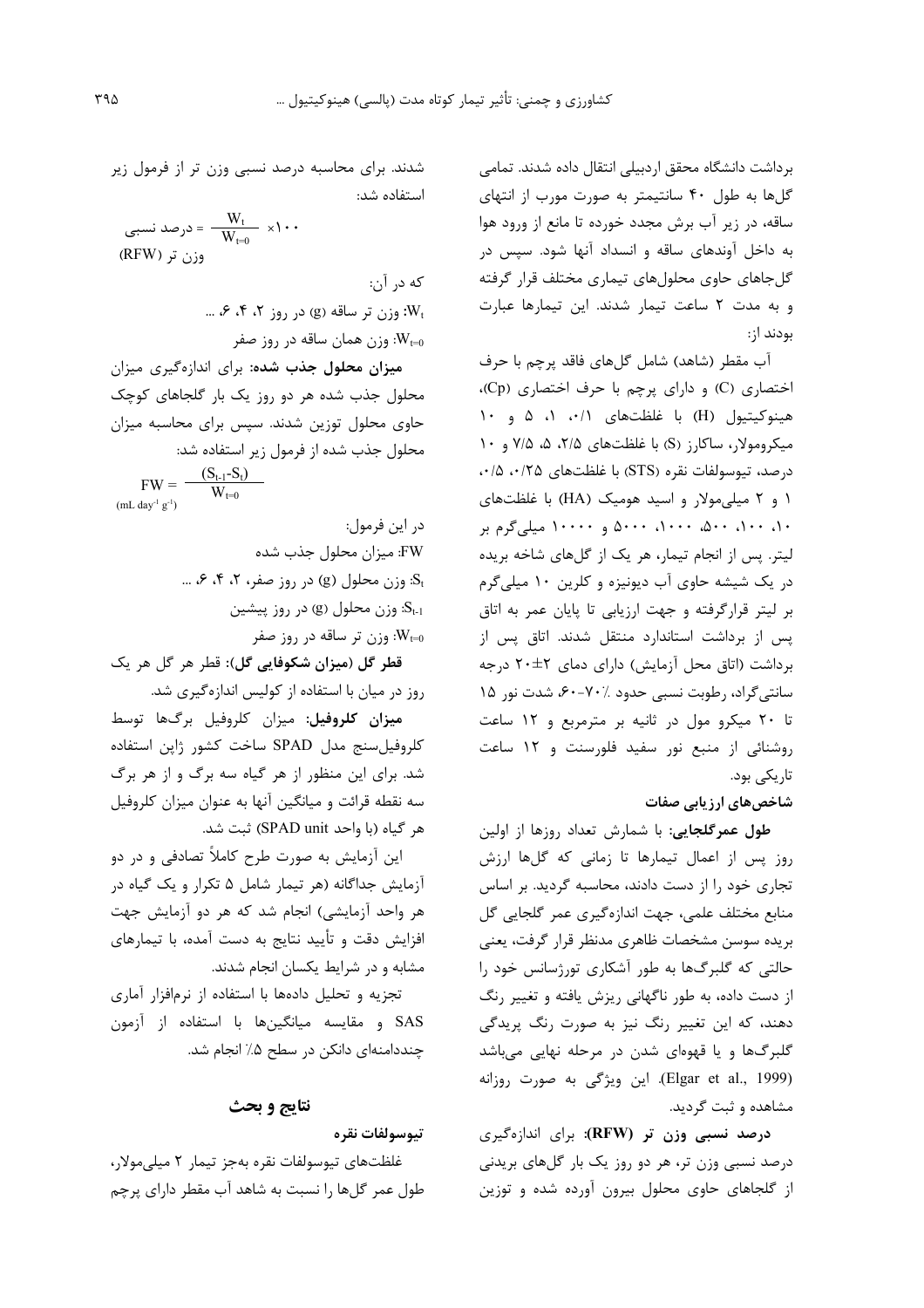به مدت ۲ روز افزایش دادند (شکل ۱). بیشترین عمر گلدانی در گلهای تیمار شده با تیمار کوتاه مدت ۲۵/۰ ميلي،مولار تيوسولفات نقره به دست آمد (شكل ٢). نتايج مقايسه ميانگينهاي تيمار تيوسولفات نقره در سطوح مختلف و تأثیر بر میزان جذب محلول در هر دو

آزمایش نشان داد که غلظتهای ۰/۲۵ و ۰/۵ میلی مولار تأثير مثبتي بر ميزان جذب محلول داشته اما در غلظت ۲ میلی مولار تأثیر منفی بر این شاخص مشاهده شد و این نتیجه تأییدی بر افزایش عمر گلجایی با افزایش میزان جذب محلول است (شکل ۳).



شکل ۱- تأثیر تیمارهای مختلف بر عمر گلجایی گل شاخه بریده سوسن



شکل ۲- مقایسه طول عمر گلهای بریده سوسن در تیمارهای مختلف



شکل ۳- تأثیر غلظتهای مختلف تیمار تیوسولفات نقره بر جذب محلول در گل بریده سوسن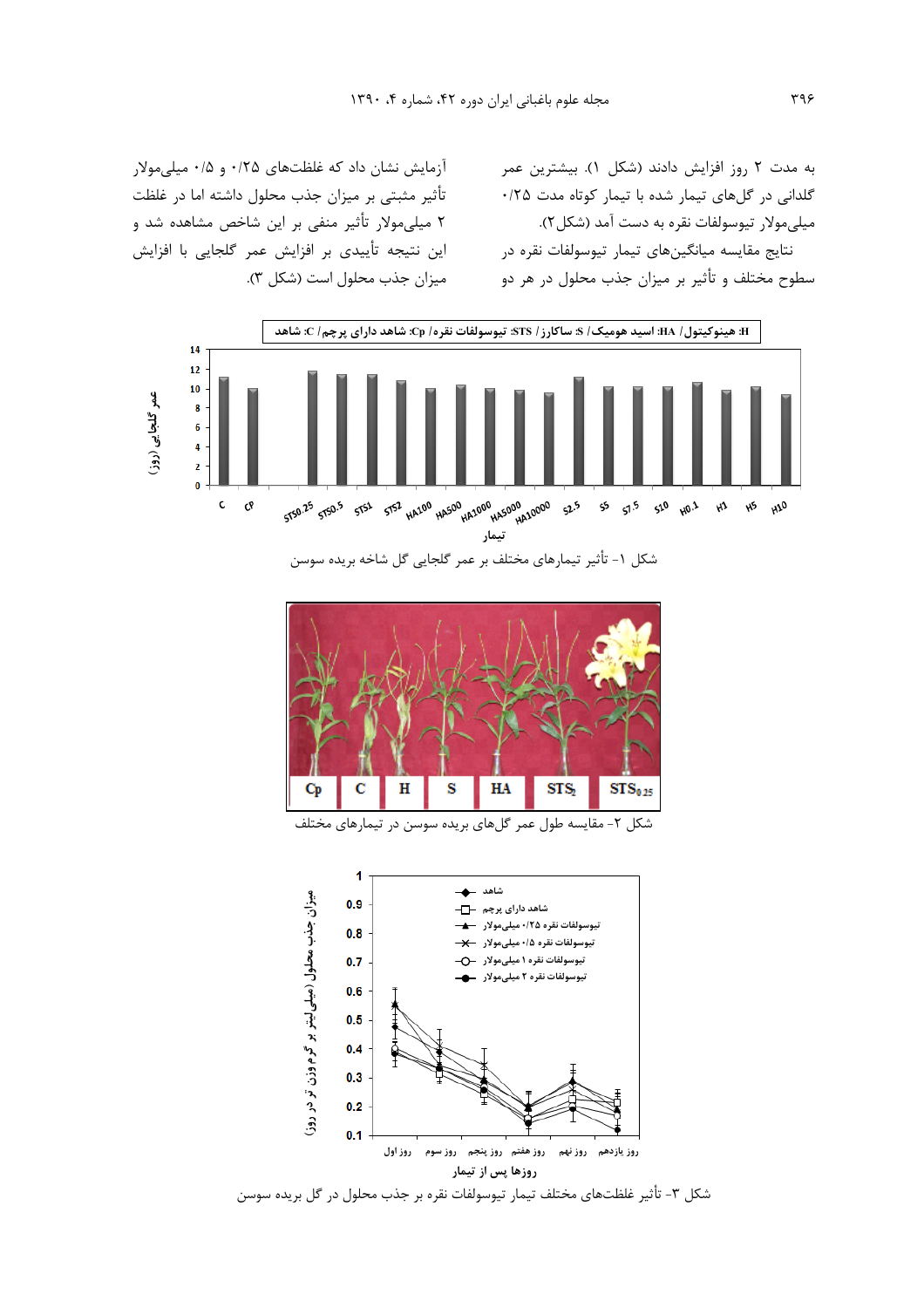وزن تر نسبی گلها در سطوح مختلف تیمار تا روز هفتم حفظ شد، سپس به تدریج کاهش یافت، اما در شاهد وزن تر نسبی از روز پنجم شروع به کاهش نمود و روند كاهش تا پايان عمر گلها همچنان ادامه داشت. غلظتهای ۰/۲۵ تا ۱ میلی مولار تیوسولفات نقره همواره وزن تر نسبی بیشتری را نسبت به گلهای شاهد به خود اختصاص دادند (شكل ۴).

غلظتهاي مورد آزمايش تيوسولفات نقره تأثير معنیداری را بر شکوفایی گلها و افزایش قطر آنها از خود نشان ندادند. در روزهای مورد ارزیابی غلظتهای کم تیوسولفات نقره در مقایسه با شاهد بر مقدار

کلروفیل کل برگ اثر منفی نداشتند، اما در غلظتهای بالا به خصوص در غلظت ۲ میلی مولار کلروفیل برگ کاهش یافت. به طوریکه در اکثر روزها کمترین مقدار کلروفیل را به خود اختصاص داده و با شاهد نیز اختلاف معنے داری داشت (شکل ۵).

در این آزمایش تیوسولفات نقره در مقایسه با تیمار شاهد موجب افزايش جذب آب و تأخير در پژمردگي گل ها شد که با نتایج .Geng et al (2009) مبنی بر اثرات مثبت این ترکیب از طریق میکروبکشی و بهبود روابط آبی در ماندگاری و کیفیت گلهای سوسن گروه اوتی رقم مانتیزا مطابقت داشت. به نظر می رسد گل هایی



شکل ۴- تأثیر غلظتهای مختلف تیوسولفات نقره بر وزن تر نسبی در گل شاخه بریده سوسن

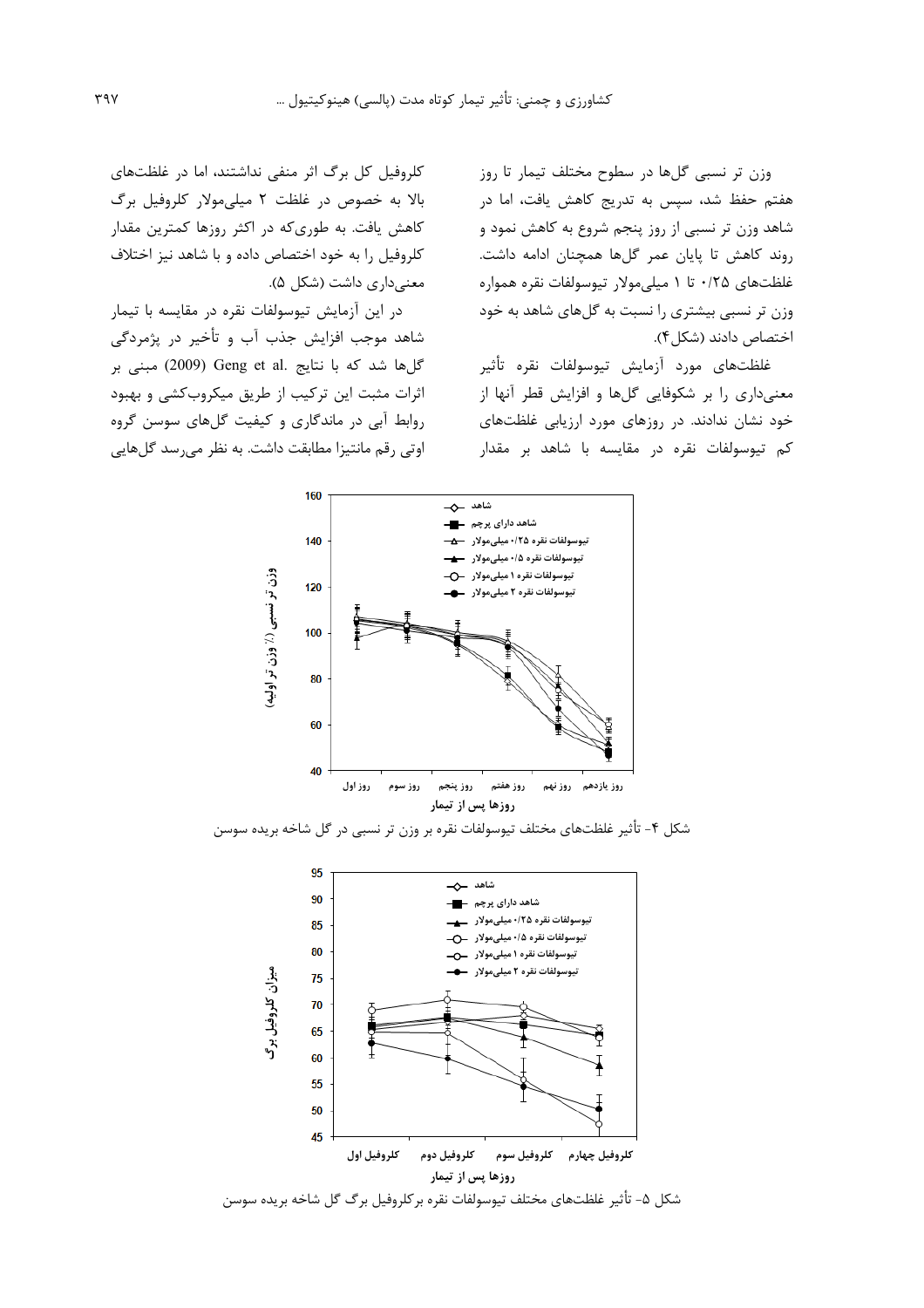در فرایند پیری، به تیمار بازدارندههای عمل یا بیوسنتز اتیلن پاسخ میدهند که به اتیلن حساس باشند. در این پژوهش STS که یک بازدارنده قوی عمل اتیلن هست در به تاخیر انداختن پیری گل بریده سوسن به صورت معنیداری مؤثر واقع نشد. به احتمال زیاد اتیلن نقش اصلی را در پیری گلهای بریده سوسن مورد بررسی بر عهده نداشته است. .Burchi et al (2005) نيز گزارش کردند سرعت تولید اتیلن در گلهای سوسن بسیار کمتر از گلهایی مانند میخک است. نتایج همچنین نشان داد كه گلها در تيمار با تيوسولفات نقره در هر دو آزمايش، همواره دارای وزن تر نسبی بالایی نسبت به شاهد بودند كه، با نتايج Ichimura (1998) همخواني دارد.

در پژوهش حاضر مشخص شد که تیمار با تيوسولفات نقره باعث حفظ جذب محلول در روزهاى مختلف گردید. نتایج این تحقیق یافتههای سایر محققين را در خصوص نقش تيوسولفات نقره در جلوگیری از عمل اتیلن، حفظ وزن تر نسبی و میزان جذب محلول و در نتيجه بهينه شدن عمر پس از برداشت بسیاری از گلهای بریدنی را تأیید میکند. یون نقره به صورت غیرقابل برگشت به گیرنده اتیلن چسبیده و مانع از عمل اتيلن مي گردد (Li et al., 2000). ساكارز

غلظتهای تیمار ساکارز در مجموع اختلاف چندانی را از نظر عمر گلجائی (شکل ۱)، میزان جذب محلول و قطر نسبت به گلهای شاهد نشان ندادند. در هر دو

آزمایش ساکارز در روزهای مورد بررسی از نظر وزن تر نسبی در مقایسه با گلهای شاهد وزن تر بالایی را به خود اختصاص داد (شکل ۶).

در هر دو آزمایش غلظتهای پایین ساکارز (۲/۵، ۵ و ۷/۵ درصد) بر میزان کلروفیل تأثیر مثبت گذاشته به طوری که در مقایسه با گلهای شاهد مقدار کلروفیل كل آنها بيشتر بود. در اين آزمايش مشابه تحقيقى كه در بررسی عدم حساسیت یا (2005) Contri et al. حساسیت کم گل سوسن ارینتال به اتیلن انجام دادند، ساکارز عمر گلجایی گلهای بریده سوسن رقم پلووین را افزایش نداد. با توجه به گزارشهایی که در مورد گل سوسن ارینتال وجود دارد، عدم افزوده شدن عمر گلجایی در اثر تیمار با ساکارز موید حساسیت کم این گل به اتيلن ميباشد (Pun & Ichimura, 2003). به نظر می رسد ضرورت نقش ساکارز در گلهای سوسن به ویژه سوسنهای آسیایی به خاطر انتقال ماده کربوهیدراتی از گلهای باز و در حال پیر شدن به غنچههای در حال باز شدن میباشد و از اینرو تأثیری در افزایش طول عمر گلهای باز شده ندارد (Han, 2001). بنابراین احتمالاً نقش کربوهیدراتها در انواع گلهای بریده دارای گلآذین که دارای چندین غنچه در مراحل مختلف نموی میباشند توسعه و بلوغ این غنچهها است Van der) Meulen-Muisers et al., 2001).

در این آزمایش وزن تر نسبی گلهای تیمار شده با غلظتهای مختلف ساکارز تقریباً تا ۷ روز اول حفظ شد



شکل ۶- تأثیر غلظتهای مختلف ساکارز بر وزن تر نسبی در گل شاخه بریده سوسن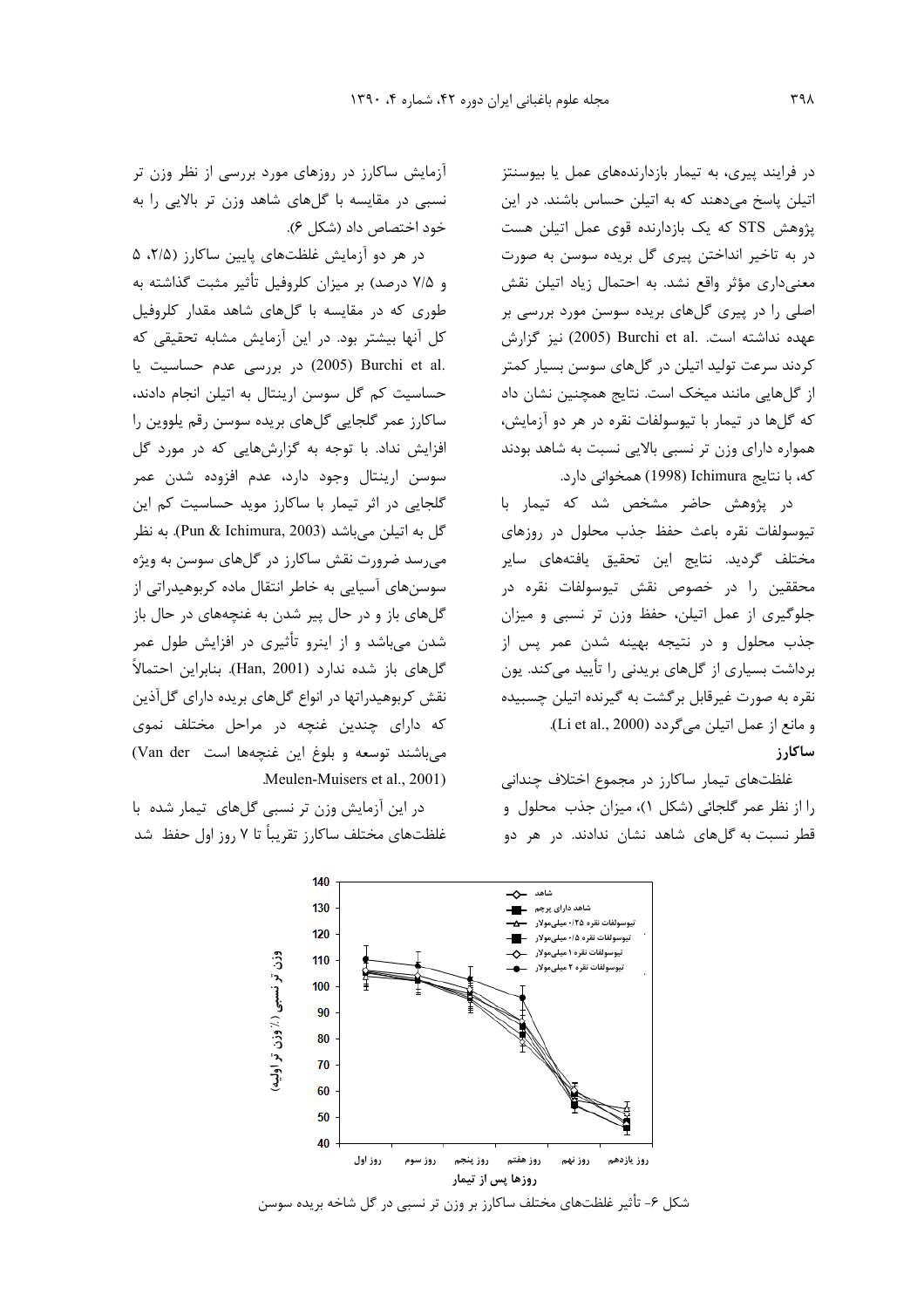و سپس کاهش یافت و به زیر مقادیر اولیه رسید. این نتايج با نتايج Yamada et al. د (2007) كه نشان دادند علیرغم آن که وزن تر نسبی در گلهای تیمار شده با ساکارز نسبت به شاهد مطلوب بود اما عمر گلجایی گلها تفاوت معنى دارى در مقايسه با شاهد نداشت، مطابقت دارد. فراهم بودن کربوهیدراتها به هنگام کاهش دسترسی به منابع تغذیهای، به جهت دارا بودن فعاليت مولكولي اسمزى، احتمالاً منجر به تسريع روابط آبي مي گردد كه سبب افزايش جذب محلول توسط گلهای بریده میگردد. بر این اساس پیشنهاد شده که افزایش جذب محلول در تیمار با ساکارز احتمالاً به دلیل افزایش غلظت اسمزی در گلها و برگها باشد Pun & Jehimura, 2003).

نتایج این پژوهش نشان داد که غلظتهای مختلف ساکارز بر قطر گل تأثیری نداشت. ممکن است شکوفایی گلها با ذخیره ساکارز ساقه افزایش یابد، اما طول عمر گلها افزایش نیابد، احتمالاً ساکارز سبب تقویت باکتریها میگردد که خود انسداد آوندی را در یی دارد (Knee, 2000). تأثير ساكارز بر ميزان كلروفيل مثبت بوده که احتمالاً به نقش مواد قندی در سوختوساز گیاه مربوط مي شود (Liao et al., 2000).

به نظر میرسد تفاوت نتایج این پژوهش با نتایج محققین دیگر در افزودن عمر گلجایی توسط ساکارز، طول دوره پیشتیمار، همچنین رقم و غلظت مطلوب قند در محلولهای نگهدارنده باشد. هر نوع تنش آبی و عدم جذب آب بر اثر آلودگی آوندها یا عوامل دیگر در گیاه موجب تحریک بیوسنتز اتیلن و در نتیجه افزایش ییری میگردد (Lise et al., 2004). این ماده یکی از تركيبات افزايش دهنده طول عمر گلدانى محسوب میگردد. این ترکیب از نظر افزایش استواری و پایداری کلروفیل از طریق افزایش تورژسانس سلولی و تأمین مواد غذایی گلبرگها و برگها از پیری سریع گلها جلوگيري مي كند (Liao et al., 2000). مكانيزم دقيق اثر ساکارز بر عمر گلجایی گلهای بریده کاملاً اثبات نشده است.

# هينوكيتيول

تیمار با غلظتهای بالای هینوکیتیول وزن تر نسبی و میزان جذب محلول گل سوسن رقم پلووین را نسبت

به شاهد کاهش داد و طول عمر گلها نیز متناسب با آن کاهش یافت به طوریکه کمترین میزان این صفت در گلهای تیمار شده با این غلظتها مشاهده شد، غلظتهای پایین تأثیری بر این صفات نداشت.

سطوح مختلف تيمار هينوكيتيول تفاوت معنى دارى را با سایر تیمارها و گلهای شاهد در شاخص قطر و میزان شکوفایی، همچنین میزان کلروفیل نشان نداد. اثر مثبت مواد میکروب کش در به تاخیر انداختن پژمردگی گلبرگها از طریق بهبود روابط آبی و افزایش میزان جذب آب مشاهده شده است (Zieslin & Moe, 1985). كاهش ميزان pH محلول در حد پايينتر از ٧ باعث تحريک جذب آب مي شود (Van meeteren, 1978). در این آزمایش هینوکیتیول به عنوان یک عصاره طبیعی با خواص ضد میکروبی و pH محلول غذایی حدود ۶/۵ به نظرمی رسد در جلوگیری از رشد، تکثیر و تجمع عوامل میکروبی در محلول نگهدارنده و آوندهای چوبی، همچنین ممانعت از فعالیت برخی از آنزیمهای گیاهی موجب افزایش هدایت هیدرولیکی آب Van meeteren) et al., 2006)، وتحريك جذب محلول گردد. با توجه به اینکه ساختار هینوکیتیول هنوز به طور کامل شناخته نشده است و در مورد تأثیر عصارههای گیاهی بر عمر پس از برداشت گلهای بریدنی اطلاعات چندانی در دست نیست، نمی توان مکانیسم فعالیتهای بیولوژیک آن را طبقه بندی کرد. نتایج حاصل ممکن است به علت تفاوت در قطر مجاری آوندی، رقم و حتی شرایط رشدی گیاه که تأثیر معنیداری بر هوای مکیده شده به داخل آوندها و انسداد آوندی دارد، باشد.

اسید هومیک

طول عمر گلها در روزهای مورد ارزیابی با غلظتهای اسید هومیک تفاوت معنیداری را نسبت به شاهد نشان نداد، به طوری که غلظتهای بالا، عمر گلجایی کمتری را در مقایسه با شاهد نشان دادند.

كمترين مقادير ميزان جذب محلول، وزن تر نسبي و قطر گل در غلظتهای بالای اسید هومیک به خصوص غلظتهای ۵۰۰۰ و ۱۰۰۰۰ میلیگرم بر لیتر مشاهده شد، اما صفات مورد ارزیابی در سایر سطوح تیمار، تفاوت معنیداری را با یکدیگر و با شاهد نشان ندادند. غلظتهای اسید هومیک حتی در مقادیر بالا بر میزان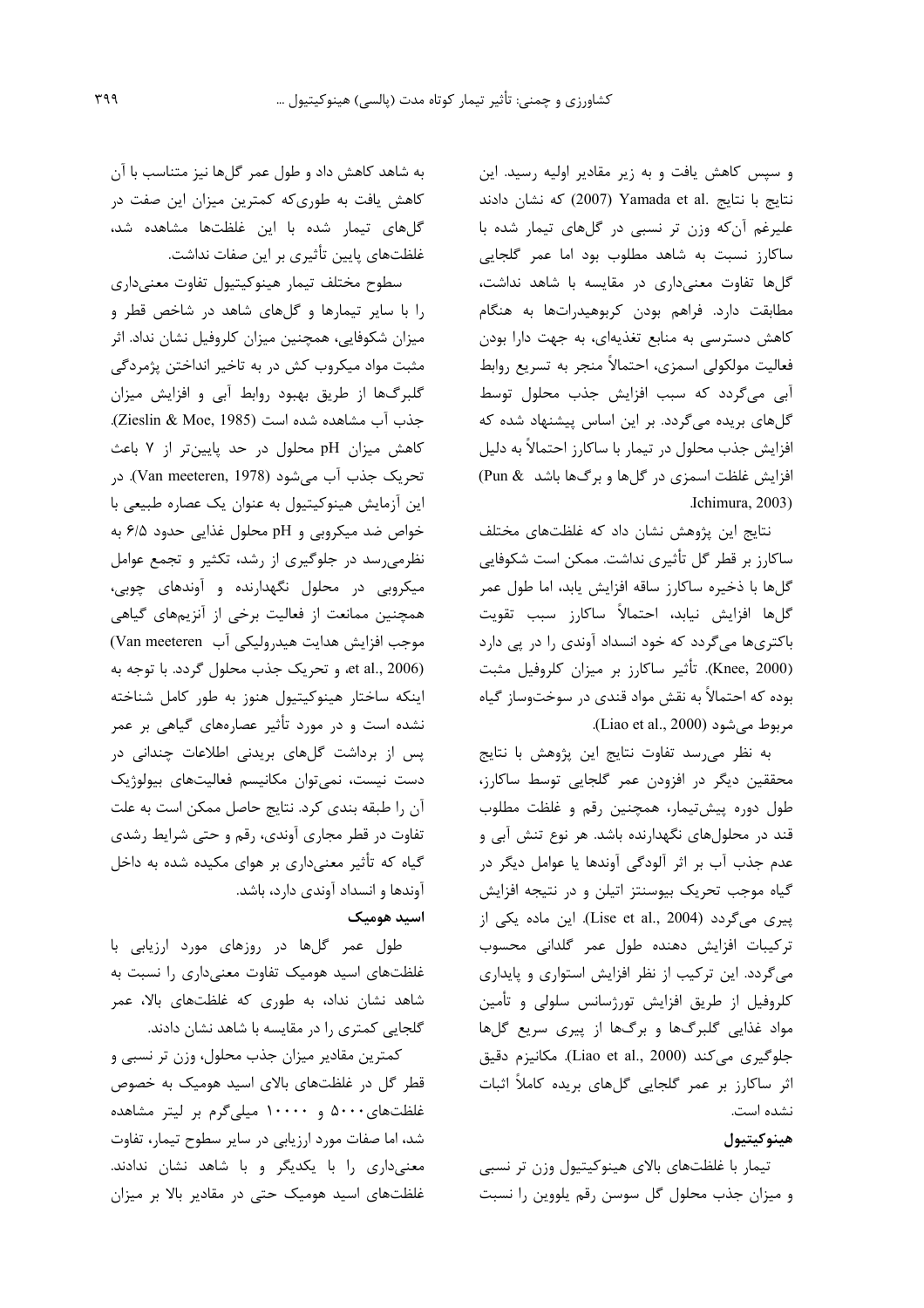لیتر تأثیر مثبت داشت. به نظر م<sub>ی(</sub>سد افزایش میزان کلروفیل به تنهایی یک صفت مهم در ارزیابی پیری گلهای بریده سوسن رقم یلووین نمیباشد. اثر مثبت سایتوکینینها و ترکیبات شبه سیتوکینین در حفظ میزان کلروفیل و عدم تأثیر بر طول عمر و کیفیت گل در غلظتهای به کار برده شده اسید هومیک توسط .Ferrante et al (2003) گزارش شده است.

كلروفيل نهايى تأثير مثبت داشته و همواره كلروفيل بیشتری را نسبت به شاهد نشان دادند (شکل ۷).

نتایج این پژوهش نشان داد که گلهای تیمار شده با غلظتهای مختلف اسید هومیک طول عمر گلجایی برابر با شاهد و یا کمتر از آن داشتند. اسید هومیک از نظر شاخصهای وزن تر نسبی، جذب محلول و قطر گل در غلظتهای بالا اثر منفی داشت اما بر میزان کلروفیل در تمامی غلظتها به خصوص در تیمار ۱۰۰۰ میلی گرم بر



شکل ۷- تأثیر غلظتهای مختلف اسید هومیک بر کلروفیل برگ گل بریده سوسن

محلول غذایی تهیه شده با اسید هومیک (در غلظتهای پایین، خنثی و در غلظتهای بالا، قلیایی) و مدت زمان تیمار، میباشد. در این آزمایش تیمار اسید هومیک به عنوان یک ترکیب طبیعی، میزان کلروفیل کل را افزایش داد که با نتایج حاصل از کاربرد گسترده بنزیل آدنین به صورت تجاری در افزایش میزان کلروفیل و عمر پس از برداشت گلهای بریده مشابهت دارد. استفاده از هر دو منشأ پیت و لئوناردیت این ترکیب ارگانیک با خواص شبه بنزیل آدنینی به عنوان پیشتیمار گلهای بریده همچون لاله، سوسن و آلسترومریا که مشکل زردی برگ دارند، شاید قابل توجه و توصیه باشد.

# حذف پرچم

نتایج مقایسه میانگین دادههای مربوط به عمر گلجایی در هر دو آزمایش نشان داد که شاهد بدون

کاهش عمر پس از برداشت گلهای بریده به خصوص در غلظتهای بالای ترکیبات هومیکی در این آزمایش احتمالاً به سبب بالا بودن میزان شوری و نیز افزايش پتانسيل اسمزى محلول مى باشد ..(Atiyeh et al (2000. به نظر میرسد اثرات اسید هومیک به ویژگیهای شبههورمونی آن از طریق تأثیر بر فعالیتهای تنفسی، آنزیمی و تغییر توازن هورمونی مربوط باشد (Zhang & Ervin, 2004)، به طوری که فعالیتهای شبه بنزیل آدنینی را برای اسید هومیک با (Pizzeghello et al., منشأ لئونارديت كزارش كردهاند) (2001. نتايج متفاوت در تأثير اين تركيب احتمالاً به دليل نوع گل، رقم، مرحله تيمار (قبل يا پس از برداشت)، غلظتهای مورد استفاده، منشأ اسید هومیک (در پژوهش حاضر از منشأ پيت استفاده شد)، pH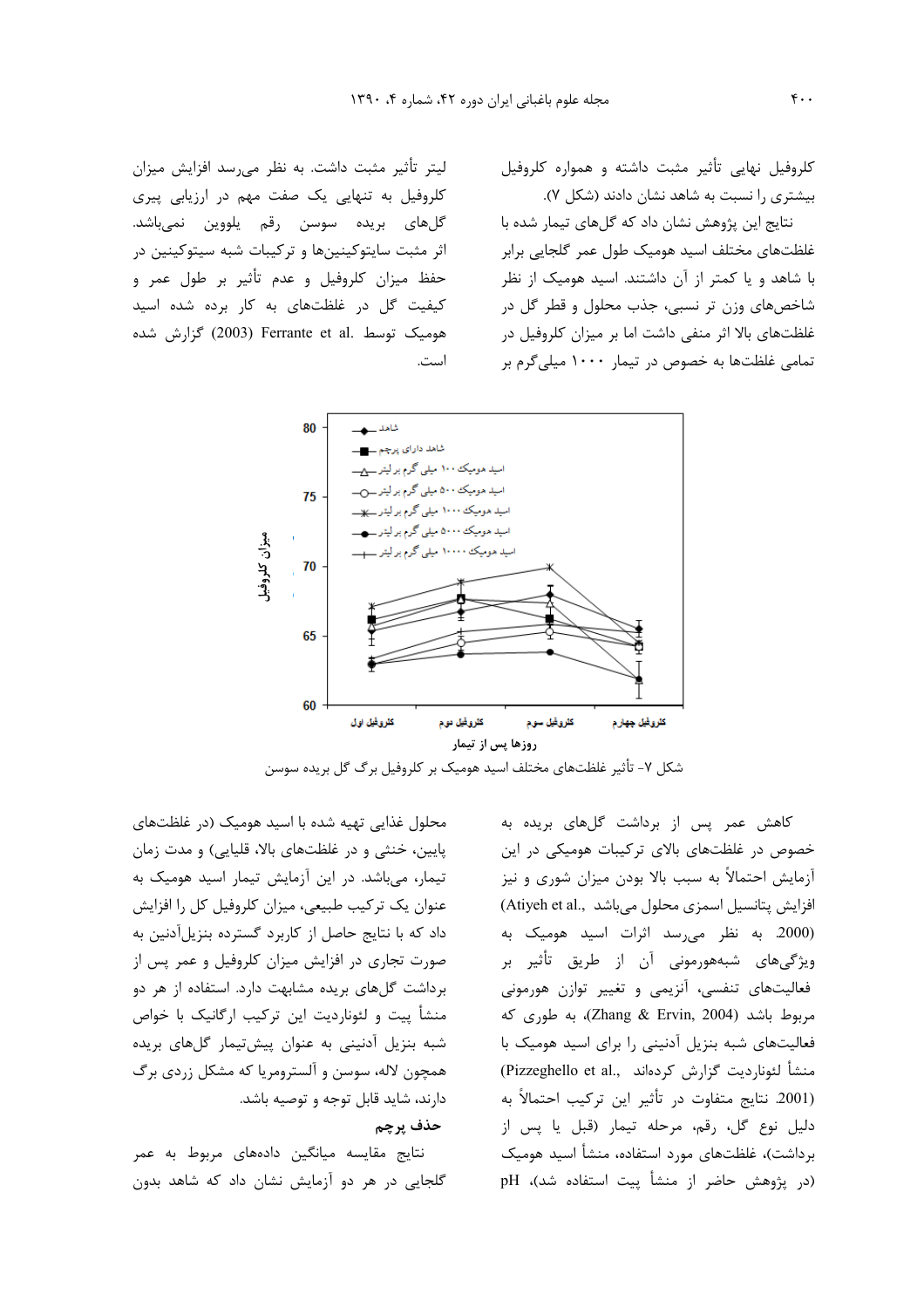اسید هومیک به ترتیب در بهبود برخی صفات مرتبط با طول عمر گلها مانند میزان جذب محلول و میزان کلروفیل، تیمارهای فوق توصیه میگردد. احتمالاً اسید هومیک به سبب دارا بودن ترکیبات شبه سیتوکینین با حفظ رنگدانه کلروفیل در برگهای ساقه گلهای شاخه بریده آلسترومریا، لیلیوم و داوودی از زرد شدن آنها جلوگیری نموده و باعث تعویق اثرات محرک فرایند ییری شود. تیمار با غلظتهای بالاتر این ترکیبات به علت اثرات منفى بر طول عمر گلها و ساير صفات ارزیابی شده که احتمالاً این عمل با تحریک اتیلن داخلی انجام مے شود، توصیه نمے گردد.

پرچم عمر گلجایی را حدود ۱ روز نسبت به شاهد دارای پرچم افزایش داد. لذا فرضیه ما مبنی بر افزایش عمر پس از برداشت در اثر حذف پرچم ثابت شد. در واقع نتایج یافتههای ما با این نظریه تطابق داشته و تأییدی بر این میباشد که قسمتهای زایای گل شاید به عنوان یک بخش مصرفکننده انرژی و یا یکی از منابع تولید اتیلن به عنوان عامل اثر گذار بر عمر پس از برداشت گل ها باشند.

نتىجەگىرى كلى

با توجه به اثر مثبت تركيبات طبيعي همچون غلظت ۱ میکرومولار هینوکیتیول و ۱۰۰۰ میلیگرم بر لیتر

#### **REFERENCES**

- 1. Atiyeh, R. M., Subler, S., Edwards, C. A., Bachman, G., Metzger, J. D. & Shuster, W. (2000). Effects of vermicomposts and composts on plant growth in horticultural containermedia and soil. Pedobiologia, 44, 579-590.
- 2. Burchi, G., Ballarin, A., Prisa, D. & Grassotti, A. (2007). Physiology of flower senescence in Asiatic Lily. Acta Horticulturae, 755, 205-211.
- 3. Burchi, G., Nesi, B., Grassotti, A., Ferrante, A. & Mensuali-Sodi, A. (2005). Longevity and ethylene production during development stages of two cultivars of lilium flower ageing on plant or in vase. Acta Horticulturae, 682, 813-820.
- 4. Damunupola, J. W. & Joyce, D. C. (2008). When is a vase solution biocide not, or not only, antimicrobial? Phytochemistry, 69(1), 18-28.
- 5. Ferrante, A., Tognoni, F., Mensuali-Sodi & A. Serra, J. (2003). Treatment with Thidiazuron for preventing leaf yellowing in cut tulips and chrysantemum Acta Horticulturae, 755, 471-476.
- 6. Elgar, H. J., Woolf, A. B. & Bieleski, R. L. (1999). Ethylene production by three lily species and their response to ethylene exposure. Postharvest biology and technology, 16, 257-267.
- 7. Geng, X. M., Liu, J., Lu, J. G., Hu, F. R. & Okubo, H. (2009). Effects of cold storage and different pulsing treatments on postharvest quality of cut OT lily Mantissa' flowers. Journal of Faculty Agricultureal Kyushu University, 54 (1), 41-45.
- 8. Han, S. (2001). Benzyladenin and gibberllins improve postharvest quality of cut Asiatic and oriental lilies. Horticultural Science, 36(4), 741-745.
- $\mathbf{Q}$ Ichimura, K. (1998). Improvement of postharvest life in several cut flowers by the addition of sucrose. Department of floriculture. Japan Agricultral Research Quarterly, (JARQ), 32, 275-280.
- 10. Kalemba, D. & Kunica, A. (2003). Antibacterial and antifungal properties of essential oils. Current Medicinal Chemistry, 10, 813-829.
- 11. Knee, M. (2000). Selection of biocides for use in floral preservatives. Postharvest Biology and Technology, 18, 227-234.
- 12. Liao, L. J., Lin, Y. H., Huang, K. L. & Cheng, Y. M. (2000). Posthavest life of cut rose flowers as affected by silver thiosulfate and sucrose. Botanical Bulletin of Academia Sinica, 41, 299-303.
- 13. Li, J. L., Yu, H. L., Wen, S. C. & Yi, M. C. (2000). Postharvest life of cut rose flowers as affected by silver thiosulfate and sucrose. *Botany Academia Sinica Shanghai*, 41, 299-303.
- 14. Lise, A., Michelle, H. & Serek, M. (2004). Reduced water avalibility improves drought tolerance of potted miniature roses: Is the ethylene pathway involved? The Journal of Horticultural Science & Biotechnology, 79(1), 1-13.
- 15. Loubaud, M. & Van Doorn, W. G. (2004). Wound-induced and bacteria- induced xylem blockage in roses, Astible and viburnum. Postharvest Biology and Technology, 32, 281-288.
- 16. Macias, F. A., castellano, D., Oliva, R. M., Cross, P. & Torres, A. (1997). Potential use of allelopatic agents as natural agrochemicals. Proceedings of Brighton Crop Protection Conference-Weeds. Brighton, UL. pp. 33-38
- 17. Macnish, A. J., Joyce, D. C., Irving, D. E. & Wearing, A. H. (2004). A simple sustained release device for the ethylene binding inhibitor 1- methylcyclopropene. Postharvest Biology and Technology, 32, 321-